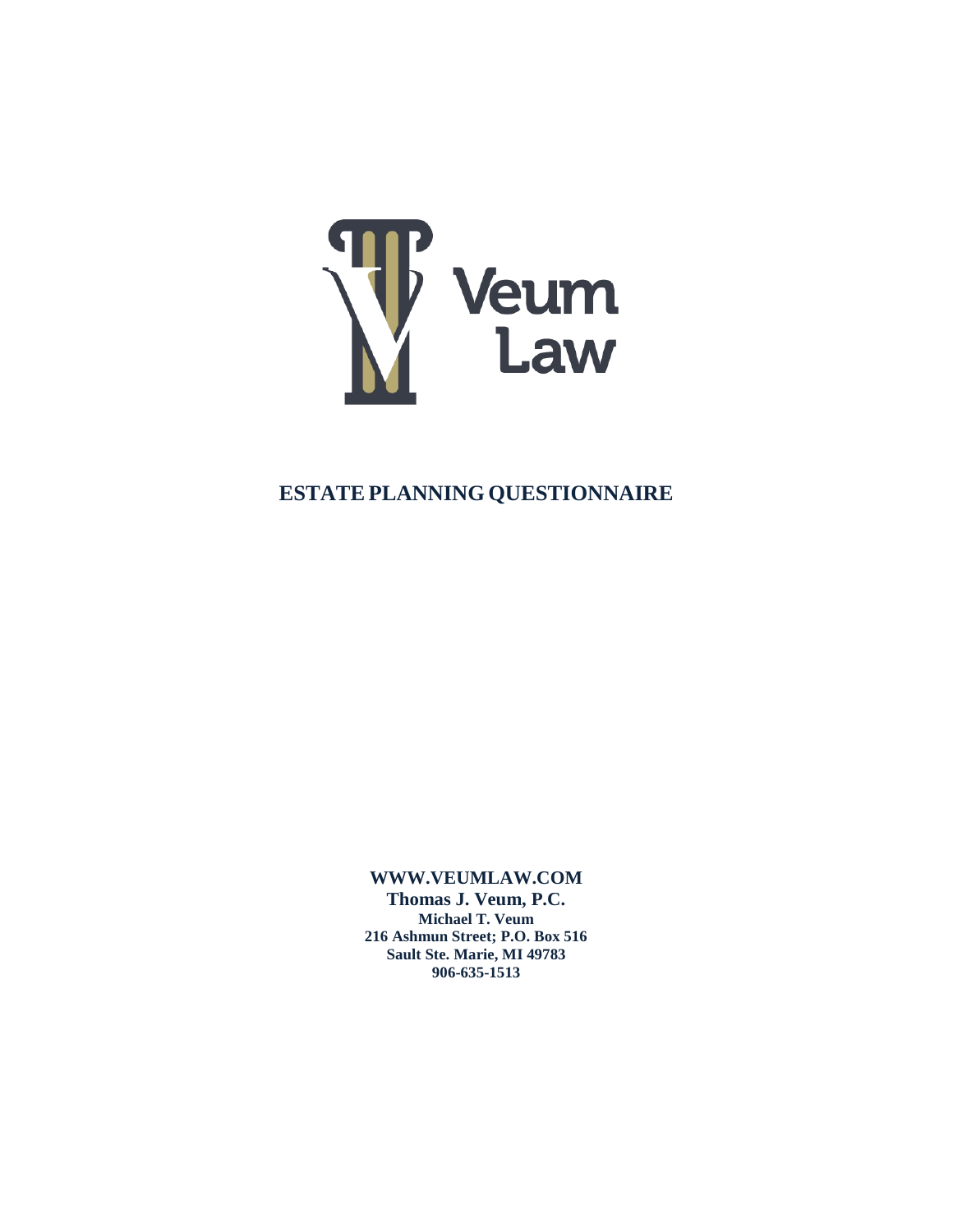#### **FAMILY AND PERSONAL INFORMATION**

#### **General Personal Information**

|                               | You                                                                     | Spouse |
|-------------------------------|-------------------------------------------------------------------------|--------|
| Full Legal Name:              |                                                                         |        |
| Home address:                 | Street:<br>City, State & Zip:<br>Home Phone:<br><b>Alternate Phone:</b> |        |
|                               | Email:<br>Alternate Email:                                              |        |
|                               |                                                                         |        |
| Date of Birth:<br>Occupation: |                                                                         |        |
| Employer:                     |                                                                         |        |

#### **Children**

Please provide the following information for ALL of your children, and indicate whether the child is the husband's only (H), the wife's only (W), a child of both (B), or if you are unmarried (NA):

| Name |  | Date of Birth H/W/B/NA Address (if not living at home) |
|------|--|--------------------------------------------------------|
|      |  |                                                        |
|      |  |                                                        |
|      |  |                                                        |
|      |  |                                                        |
|      |  |                                                        |

#### **Other Individuals**

Please provide the following information for any other individuals you wish to include in your estate plan:

| Name | Relationship Age | Address |
|------|------------------|---------|
|      |                  |         |
|      |                  |         |
|      |                  |         |
|      |                  |         |
|      |                  |         |
|      |                  |         |

Are any of the above children or other relatives disabled? Yes \_\_\_\_\_\_\_\_\_ No\_\_\_\_\_\_\_\_\_\_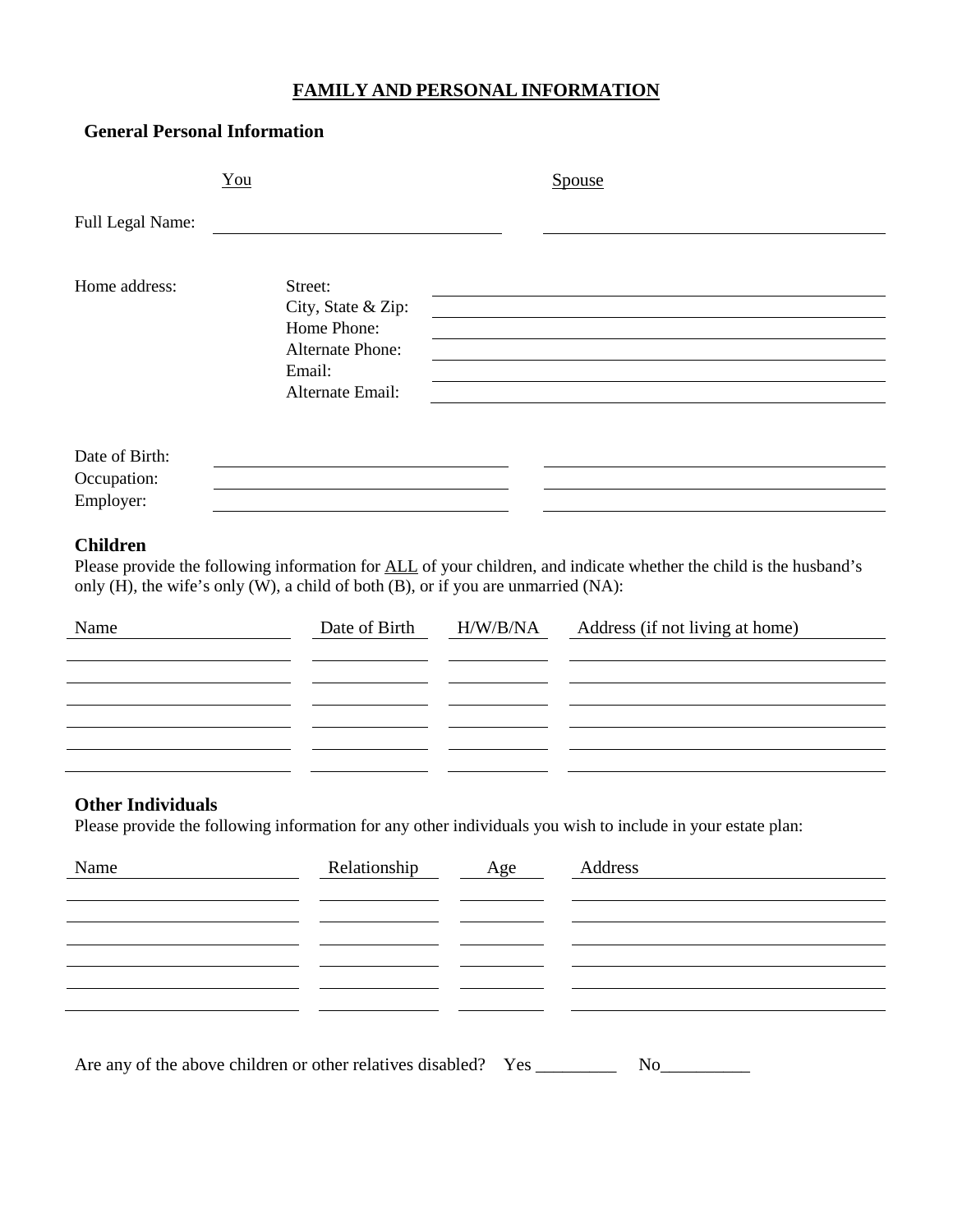### **FINANCIAL INFORMATION**

#### **A. Assets**:

| <b>Bank Accounts</b>         |            |           |               |                |
|------------------------------|------------|-----------|---------------|----------------|
| <b>Financial Institution</b> | Name(s) on | Payable   | If POD, Named | Approximate    |
|                              | Account    | on        | Beneficiary   | <b>Balance</b> |
|                              |            | Death     |               |                |
|                              |            | $(POD)$ ? |               |                |
|                              |            | Y/N       |               |                |
|                              |            |           |               |                |
|                              |            |           |               |                |
|                              |            |           |               |                |
|                              |            |           |               |                |
|                              |            |           |               |                |
|                              |            |           |               |                |
|                              |            |           |               |                |
|                              |            |           |               |                |

\* Attach an additional sheet, if necessary.

**Total Value: \$\_\_\_\_\_\_\_\_\_\_\_\_\_\_\_\_\_\_\_\_\_**

| <b>Real Estate</b> |                                         |                 |             |  |
|--------------------|-----------------------------------------|-----------------|-------------|--|
| Description        | <b>Address (Street, City, State Zip</b> | Name(s) on Deed | Approximate |  |
| (Residence,        | Code)                                   |                 | Value       |  |
| Investment,        |                                         |                 |             |  |
| and etc.)          |                                         |                 |             |  |
|                    |                                         |                 |             |  |
|                    |                                         |                 |             |  |
|                    |                                         |                 |             |  |
|                    |                                         |                 |             |  |
|                    |                                         |                 |             |  |
|                    |                                         |                 |             |  |
|                    |                                         |                 |             |  |
|                    |                                         |                 |             |  |

\* Attach an additional sheet, if necessary.

\*\* Please provide copy of all deeds.

## **Total Value: \$\_\_\_\_\_\_\_\_\_\_\_\_\_\_\_\_\_\_\_\_\_**

| Stocks, Bonds, Treasury Notes, Other Investments (Not Real Property) |                  |               |                     |  |
|----------------------------------------------------------------------|------------------|---------------|---------------------|--|
| Name on Certificate or Book Entry                                    | Payable on Death | No. of Shares | Approximate         |  |
|                                                                      | $(POD)$ ? $Y/N$  |               | <b>Market Value</b> |  |
|                                                                      |                  |               |                     |  |
|                                                                      |                  |               |                     |  |
|                                                                      |                  |               |                     |  |
|                                                                      |                  |               |                     |  |
|                                                                      |                  |               |                     |  |

\* Attach an additional sheet, if necessary.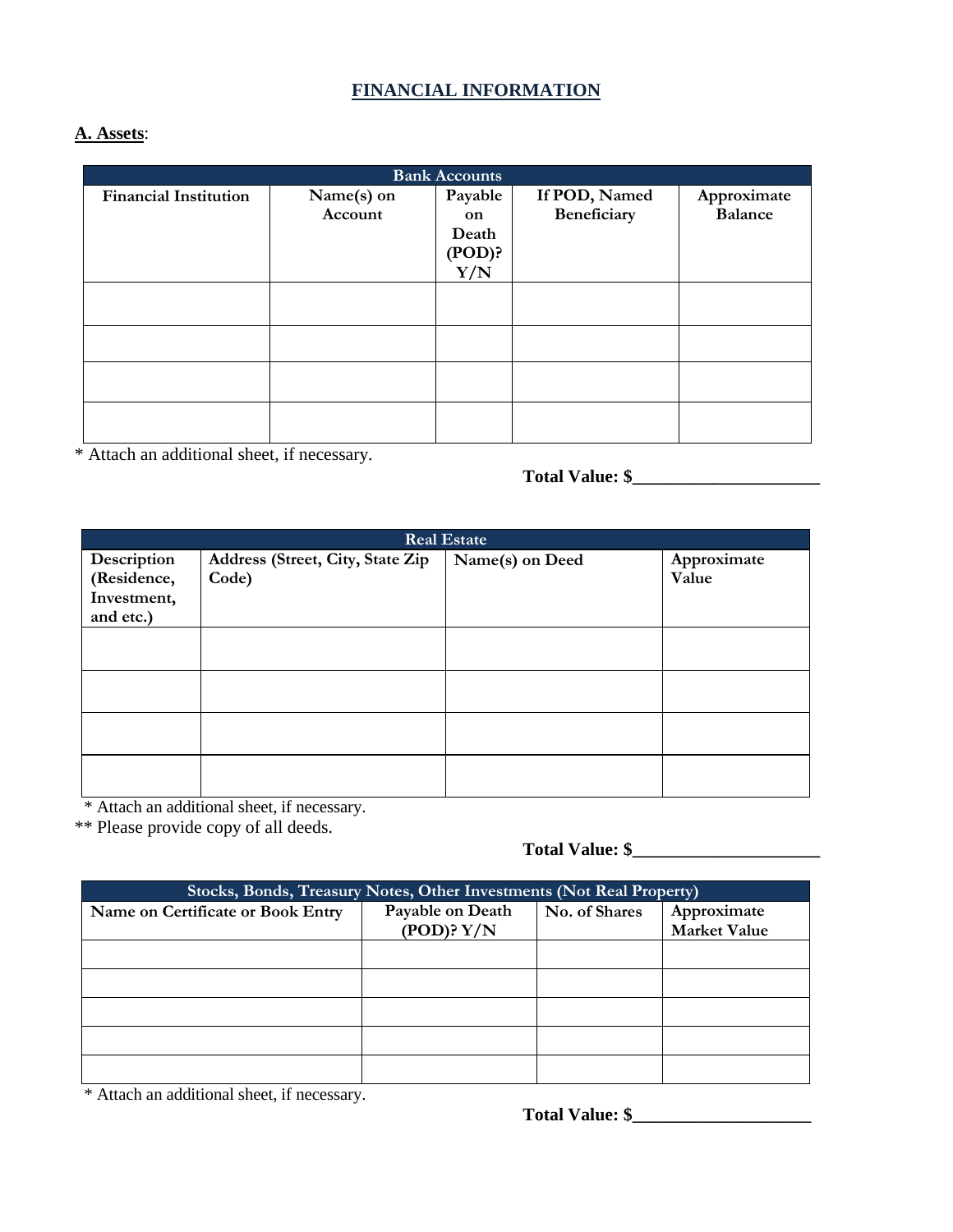| Life Insurance, IRAs, Pension, 401(k)                              |                                                                                        |       |             |                   |  |  |  |  |
|--------------------------------------------------------------------|----------------------------------------------------------------------------------------|-------|-------------|-------------------|--|--|--|--|
| Type                                                               | <b>Financial Institution</b><br>Current<br>Approximate<br><b>Account/Policy Holder</b> |       |             |                   |  |  |  |  |
|                                                                    |                                                                                        | & No. | Beneficiary | <b>Face Value</b> |  |  |  |  |
|                                                                    |                                                                                        |       |             |                   |  |  |  |  |
|                                                                    |                                                                                        |       |             |                   |  |  |  |  |
|                                                                    |                                                                                        |       |             |                   |  |  |  |  |
|                                                                    |                                                                                        |       |             |                   |  |  |  |  |
| * Attach an additional sheet, if necessary.<br>$T = 1$ $T = 1$ $A$ |                                                                                        |       |             |                   |  |  |  |  |

**Total Value: \$\_\_\_\_\_\_\_\_\_\_\_\_\_\_\_\_\_\_\_\_**

| <b>Business Interests</b> |                                                      |                                 |  |
|---------------------------|------------------------------------------------------|---------------------------------|--|
| Name of Owner             | Description (Partnership, LLC,<br>Corporation, etc.) | <b>Approximate Market Value</b> |  |
|                           |                                                      |                                 |  |
|                           |                                                      |                                 |  |
|                           |                                                      |                                 |  |
|                           |                                                      |                                 |  |
|                           |                                                      |                                 |  |

 $\frac{1}{1}$  \* Attach an additional sheet, if necessary.

**Total Value: \$\_\_\_\_\_\_\_\_\_\_\_\_\_\_\_\_\_\_\_\_**

| Land Contracts, Mortgages, Notes, and Other Receivables (Payable/Owed to YOU) |  |  |  |  |
|-------------------------------------------------------------------------------|--|--|--|--|
| <b>Current Balance Owed to YOU</b><br>Name of Debtor                          |  |  |  |  |
|                                                                               |  |  |  |  |
|                                                                               |  |  |  |  |
|                                                                               |  |  |  |  |
|                                                                               |  |  |  |  |

\* Attach an additional sheet, if necessary.

**Total Value: \$\_\_\_\_\_\_\_\_\_\_\_\_\_\_\_\_\_\_\_\_**

| Other Assets (Trusts, Investment Interests, Anticipated Inheritances or Gifts, Lawsuits) |                     |                          |  |
|------------------------------------------------------------------------------------------|---------------------|--------------------------|--|
| Description                                                                              | Name(s) of Owner(s) | <b>Approximate Value</b> |  |
|                                                                                          |                     |                          |  |
|                                                                                          |                     |                          |  |
|                                                                                          |                     |                          |  |
|                                                                                          |                     |                          |  |

\* Attach an additional sheet, if necessary.

**Total Value: \$\_\_\_\_\_\_\_\_\_\_\_\_\_\_\_\_\_\_\_\_**